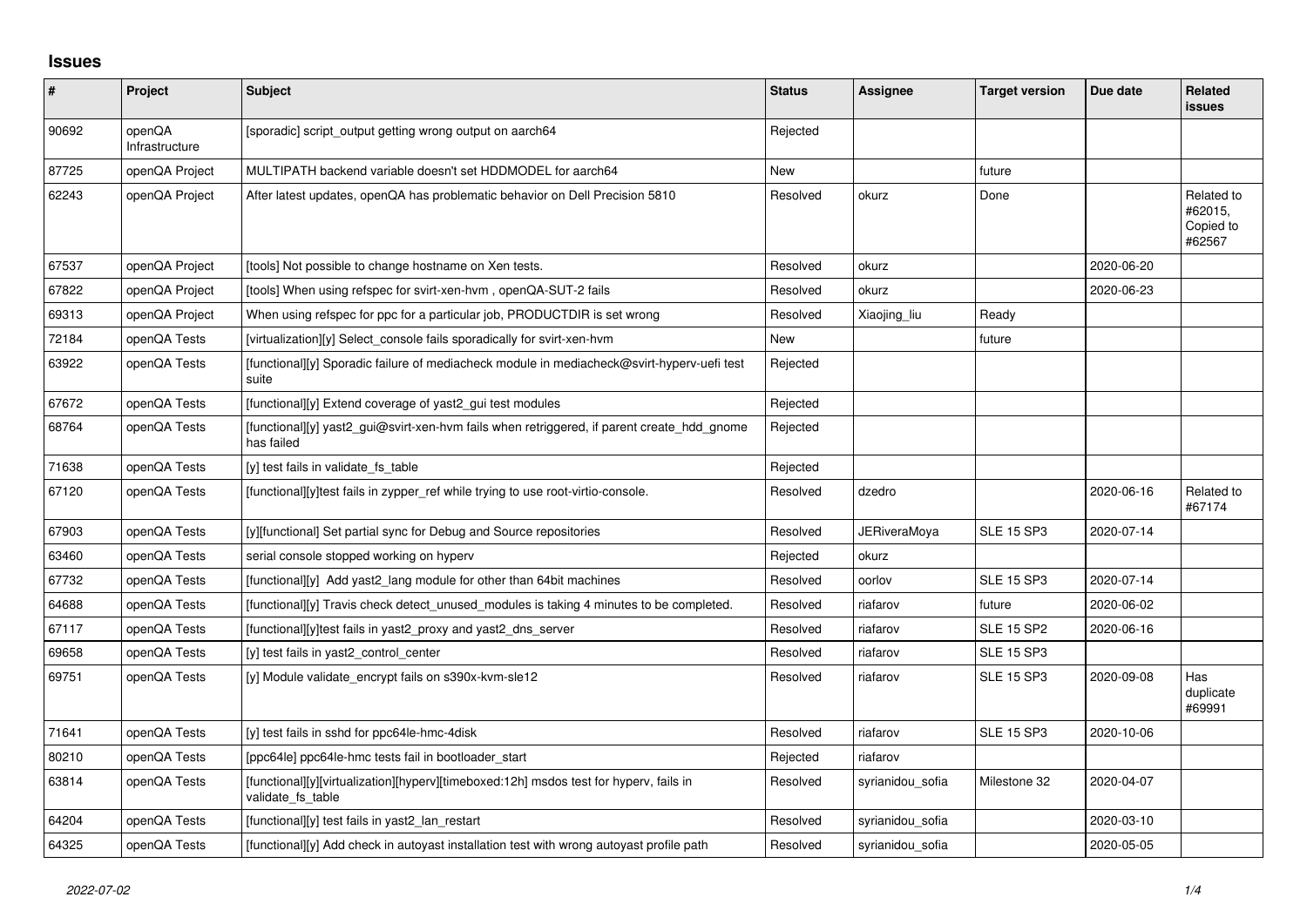| $\vert$ # | Project      | <b>Subject</b>                                                                             | <b>Status</b> | <b>Assignee</b>  | <b>Target version</b> | Due date   | <b>Related</b><br><b>issues</b>                                                                    |
|-----------|--------------|--------------------------------------------------------------------------------------------|---------------|------------------|-----------------------|------------|----------------------------------------------------------------------------------------------------|
| 64466     | openQA Tests | [functional][y][hyper-v][timeboxed:16h] test fails in shutdown                             | Resolved      | syrianidou_sofia | Milestone 35+         | 2020-05-19 |                                                                                                    |
| 71653     | openQA Tests | [y][timeboxed:20h] Investigate sporadic failure in prepare_test_data                       | Resolved      | syrianidou_sofia | <b>SLE 15 SP3</b>     | 2020-10-06 |                                                                                                    |
| 69754     | openQA Tests | [y][u] tests fail in bootloader_start for ppc64le - PowerVM workers not available          | Resolved      | szarate          | <b>SLE 15 SP3</b>     |            | Related to<br>#69406,<br>Related to<br>#68980,<br>Related to<br>#68977, Has<br>duplicate<br>#70474 |
| 67534     | openQA Tests | [functional][y] Change yast2_lan hostname validation                                       | Resolved      | ybonatakis       | <b>SLE 15 SP2</b>     | 2020-06-30 |                                                                                                    |
| 67078     | qe-yast      | [functional][y] Implement workaround for shutdown failure on Hyper-V.                      | New           |                  | Current               |            |                                                                                                    |
| 67669     | qe-yast      | [y] Enable yast2 lan restart bond module for s390x                                         | New           |                  | future                |            |                                                                                                    |
| 80474     | qe-yast      | Implement check for emergency shell in case bootloader is stuck                            | <b>New</b>    |                  | future                |            |                                                                                                    |
| 89494     | qe-yast      | Validate editing partition for mount_by options                                            | <b>New</b>    |                  | future                |            |                                                                                                    |
| 90350     | qe-yast      | Add yast2_system_settings for ncurses                                                      | New           |                  | future                |            |                                                                                                    |
| 91425     | qe-yast      | [sporadic] aarch64 tests incomplete "associated worker re-connected but abandoned the job" | New           |                  | Current               |            |                                                                                                    |
| 92245     | qe-yast      | Create textmode qcow with libyui pre-installed                                             | <b>New</b>    |                  | Current               |            |                                                                                                    |
| 98556     | qe-yast      | test fails in consoletest finish for minimalx Desktop                                      | <b>New</b>    |                  | Current               |            |                                                                                                    |
| 99063     | qe-yast      | Investigate which functions from older OOP installation framework are used in libyui       | New           |                  | Current               |            |                                                                                                    |
| 102074    | qe-yast      | Create test scenario for displaying a custom proposal set during ay installation           | New           |                  | Current               |            |                                                                                                    |
| 73093     | qe-yast      | [y] test fails in installation                                                             | Rejected      |                  |                       |            |                                                                                                    |
| 91677     | qe-yast      | [sporadic] test fails in validate_fs_table                                                 | Rejected      |                  | <b>SLE 15 SP3</b>     |            | Related to<br>#91755                                                                               |
| 92242     | qe-yast      | Create the conditions for libyui tests on textmode running system                          | Rejected      |                  |                       |            |                                                                                                    |
| 97229     | qe-yast      | Create workaround for s390x polkit unexpected popup                                        | Rejected      |                  | Current               |            |                                                                                                    |
| 97328     | qe-yast      | test fails in yast2_lan_restart_*                                                          | Rejected      |                  |                       |            |                                                                                                    |
| 99261     | qe-yast      | [sporadic] s390x tests fail in first boot and boot to desktop                              | Rejected      |                  | Current               |            |                                                                                                    |
| 99351     | qe-yast      | test fails in firstboot_finish_setup                                                       | Rejected      |                  | Current               |            |                                                                                                    |
| 99354     | qe-yast      | test fails in root_simple_pwd                                                              | Rejected      |                  | Current               |            |                                                                                                    |
| 101163    | qe-yast      | test fails in yast2_lan_restart_vlan                                                       | Rejected      |                  | Current               |            |                                                                                                    |
| 102638    | qe-yast      | Investigate black screen between lockscreen                                                | Closed        | dzedro           | Current               |            |                                                                                                    |
| 97325     | qe-yast      | Collect logs in autoyast reinstall when failing detecting disk after installation          | Closed        | geor             | Current               |            |                                                                                                    |
| 97766     | qe-yast      | Adapt the order of activation for ZFCP with client for libyui-rest-api                     | Closed        | geor             | Current               |            | Related to<br>#98811                                                                               |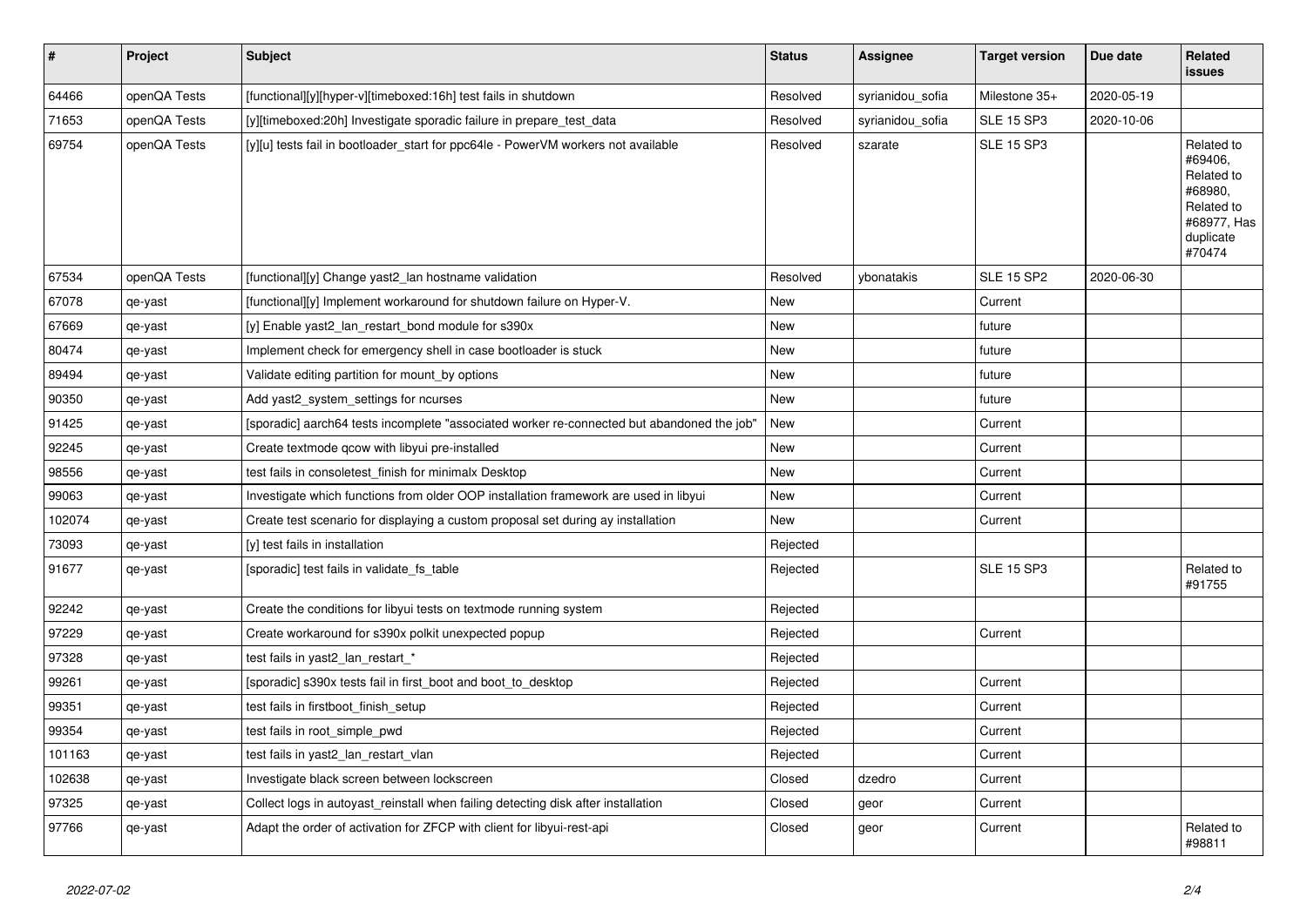| #      | Project | <b>Subject</b>                                                                               | <b>Status</b> | Assignee            | <b>Target version</b> | Due date   | Related<br>issues                             |
|--------|---------|----------------------------------------------------------------------------------------------|---------------|---------------------|-----------------------|------------|-----------------------------------------------|
| 73306  | qe-yast | [y][timeboxed:20h] test fails in await_install                                               | Blocked       | <b>JERiveraMoya</b> | Current               |            |                                               |
| 71116  | qe-yast | [y] Add OpenQA test for OneClickInstall                                                      | Closed        | JERiveraMoya        | <b>SLE 15 SP3</b>     |            |                                               |
| 75424  | qe-yast | [sporadic] test fails in force_scheduled_tasks                                               | Closed        | JERiveraMoya        | <b>SLE 15 SP3</b>     |            |                                               |
| 80272  | qe-yast | Adapt yast2_expert_partitioner (before: yast2_storage_ng) in ppc64le to use libyui           | Closed        | <b>JERiveraMoya</b> | <b>SLE 15 SP3</b>     |            | Blocked by<br>#80840                          |
| 93029  | qe-yast | Implement test module for Product selection using LibyuiClient in YaST Job Group             | Closed        | JERiveraMoya        | <b>SLE 15 SP3</b>     |            |                                               |
| 95392  | qe-yast | Expand functionality of prepare profile module                                               | Closed        | <b>JERiveraMoya</b> | Current               |            |                                               |
| 97319  | qe-yast | tests fail for ppc installation at different points                                          | Closed        | JERiveraMoya        | Current               |            |                                               |
| 97331  | qe-yast | [timebox: 24h] Investigate failure in rebootmgr                                              | Closed        | <b>JERiveraMoya</b> | Current               |            | Related to<br>#98832                          |
| 97760  | qe-yast | Rewrite workaround for scrolling for bsc#1189550                                             | Closed        | JERiveraMoya        | Current               |            |                                               |
| 102515 | qe-yast | validate_self_update greps only in /var/log/y2log and misses compressed logs                 | Closed        | <b>JERiveraMoya</b> | Current               |            |                                               |
| 73471  | qe-yast | Enable yast2 firstboot in textmode                                                           | Closed        | JRivrain            | <b>SLE 15 SP3</b>     |            |                                               |
| 73474  | qe-yast | Add more modules to yast2_firstboot                                                          | Closed        | JRivrain            | <b>SLE 15 SP3</b>     |            |                                               |
| 73477  | qe-yast | Modify firstboot configuration for yast2 firstboot custom                                    | Closed        | JRivrain            | <b>SLE 15 SP3</b>     |            |                                               |
| 80206  | qe-yast | Adjust msdos scenario for the UI changes in the Expert Partitioner                           | Closed        | JRivrain            | <b>SLE 15 SP3</b>     |            |                                               |
| 93641  | qe-yast | Create schedules for opensuse test suites                                                    | Closed        | JRivrain            | <b>SLE 15 SP3</b>     |            | Related to<br>#94069,<br>Related to<br>#92479 |
| 73096  | qe-yast | [sporadic] msdos test fails in validate_fs_table                                             | Rejected      | JRivrain            | <b>SLE 15 SP3</b>     |            |                                               |
| 76885  | qe-yast | Unit test for yast2-metapackage-handler OneClickInstallWorkerFunction.rb (part I)            | Resolved      | oorlov              | <b>SLE 15 SP3</b>     |            |                                               |
| 81310  | qe-yast | [sporadic][timeboxed:10h] test fails in mediacheck on svirt uefi                             | Resolved      | oorlov              | future                |            |                                               |
| 91830  | qe-yast | Investigate if a change of DH version for TLS negotiation can fix 'remote_controller' module | Resolved      | oorlov              | <b>SLE 15 SP3</b>     |            |                                               |
| 87646  | qe-yast | Create autoyast test using btrfs quota limit                                                 | Closed        | oorlov              | <b>SLE 15 SP3</b>     |            |                                               |
| 101370 | qe-yast | test fails in yast2_firewall due to recent modification the interface zone                   | Blocked       | rainerkoenig        | Current               |            |                                               |
| 97316  | qe-yast | test fails in releasenotes_origin                                                            | Closed        | rainerkoenig        | Current               | 2021-09-23 |                                               |
| 73363  | qe-yast | sporadic failure for btrfs_libstorage-ng@64bit-ipmi                                          | Closed        | riafarov            | <b>SLE 15 SP3</b>     |            |                                               |
| 73642  | qe-yast | Modify allmodules+allpatterns+registration test suite                                        | Closed        | riafarov            | <b>SLE 15 SP3</b>     |            | Related to<br>#73645                          |
| 80204  | qe-yast | Adjust lvm+resize_root scenario for the UI changes in the Expert Partitioner                 | Closed        | riafarov            | <b>SLE 15 SP3</b>     |            |                                               |
| 80276  | qe-yast | [sporadic][timeboxed:12h] autoyast reinstall@s390x-kvm-sle12 fails in installation           | Closed        | riafarov            | <b>SLE 15 SP3</b>     |            |                                               |
| 89932  | qe-yast | [sporadic] stabilize partitioning_firstdisk                                                  | Closed        | riafarov            | <b>SLE 15 SP3</b>     |            |                                               |
| 91130  | qe-yast | Use libyui for btrfs_libstorage-ng ipmi and zVM                                              | Closed        | riafarov            | <b>SLE 15 SP3</b>     |            |                                               |